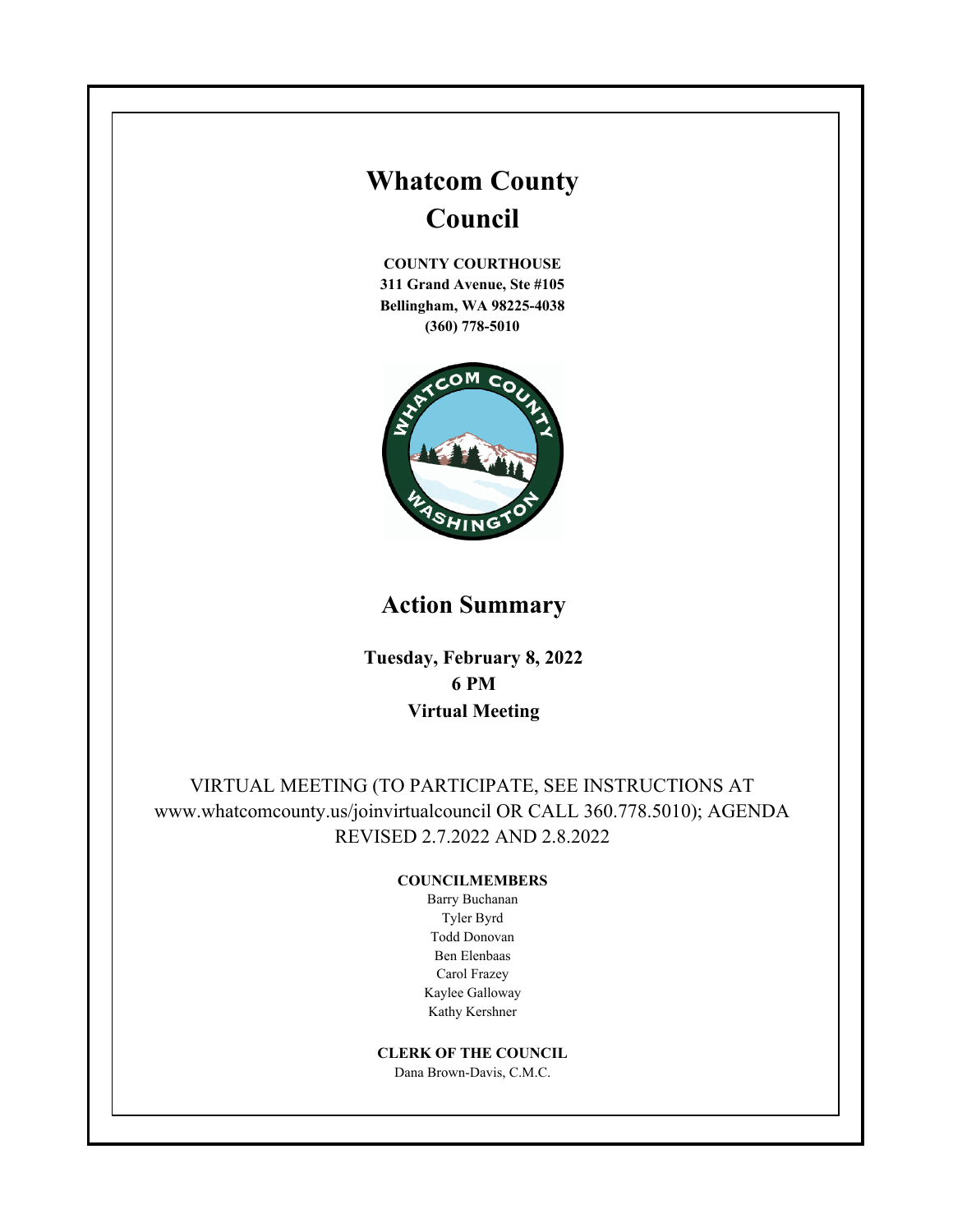## **COUNTY COUNCIL**

## **CALL TO ORDER**

## **ROLL CALL**

Present: 7 - Barry Buchanan, Tyler Byrd, Todd Donovan, Ben Elenbaas, Carol Frazey, Kaylee Galloway, and Kathy Kershner

**Absent:** None

## **FLAG SALUTE**

## **ANNOUNCEMENTS**

The following motion was approved 6-0-1 with Elenbaas out of the meeting:

I hereby move to approve defense and indemnification of George Roche, named as defendants in Geneva Langworthy, Plaintiff v. Washington Courts and George Roche, Defendants, United States District Court Western District of Washington 2:21-cv-01615-RAJ. Based on the following findings: A. George Roche was acting in a matter in which the county had an interest; B. George Roche was acting in the discharge of a duty imposed or authorized by law; C. George Roche acted in good faith

## **COUNTY EXECUTIVE'S REPORT**

## **MINUTES CONSENT**

**1.** [MIN2022-008](http://whatcom.legistar.com/gateway.aspx?m=l&id=/matter.aspx?key=15987) REVISED MINUTES for Regular County Council on December 7, 2021

#### **APPROVED BY CONSENT**

- **Aye:** 6 Buchanan, Byrd, Donovan, Frazey, Galloway, and Kershner
- **Nay:** 0
- **Absent:** 0

## **Temp Absent:** 1 - Elenbaas

**2.** [MIN2022-009](http://whatcom.legistar.com/gateway.aspx?m=l&id=/matter.aspx?key=16005) Committee of the Whole for January 25, 2022

## **APPROVED BY CONSENT**

- **Aye:** 6 Buchanan, Byrd, Donovan, Frazey, Galloway, and Kershner
- **Nay:** 0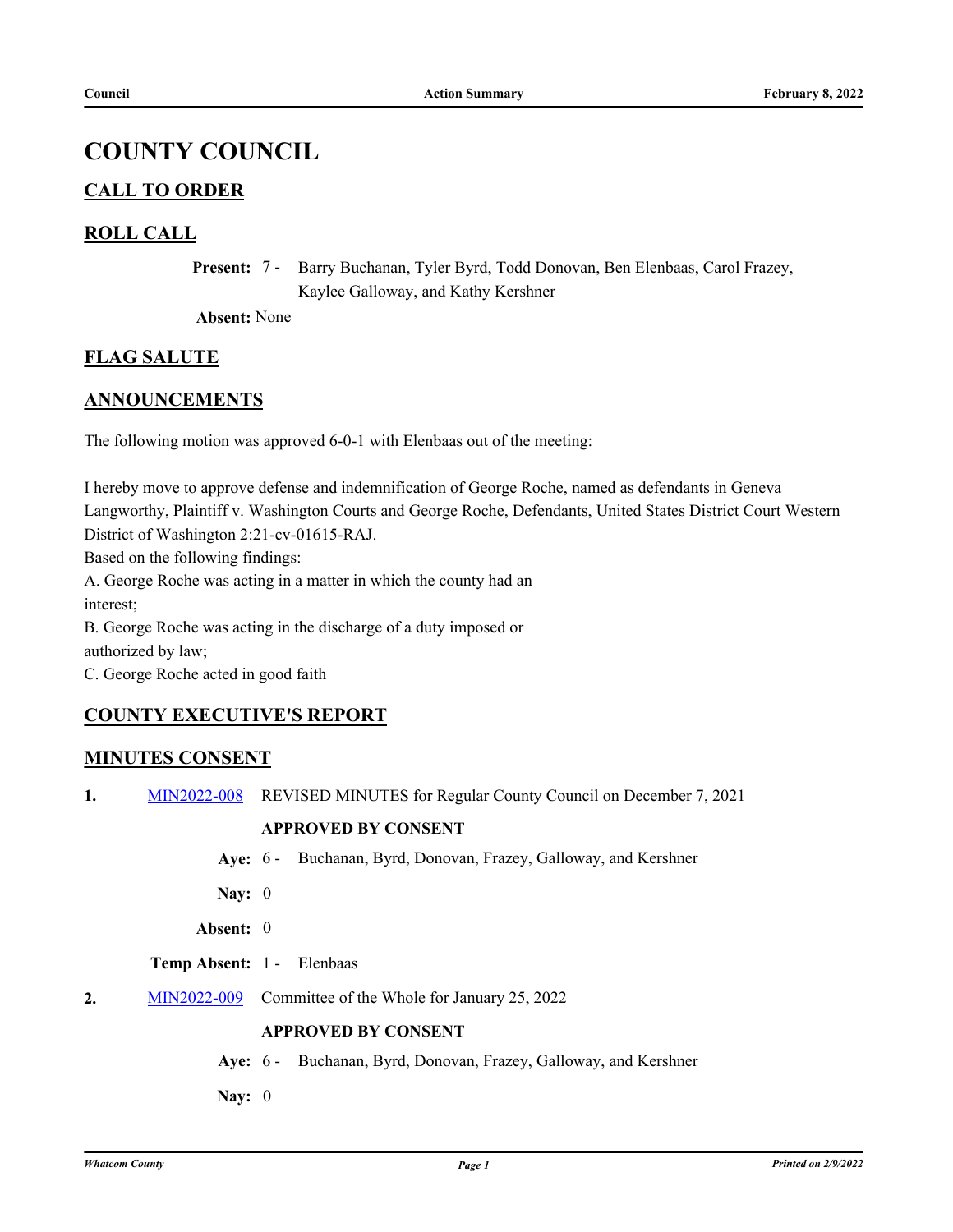| Absent: |  |
|---------|--|
|---------|--|

**Temp Absent:** 1 - Elenbaas

**3.** [MIN2022-010](http://whatcom.legistar.com/gateway.aspx?m=l&id=/matter.aspx?key=16011) Regular County Council for January 25, 2022

#### **APPROVED BY CONSENT**

- **Aye:** 6 Buchanan, Byrd, Donovan, Frazey, Galloway, and Kershner
- **Nay:** 0
- **Absent:** 0
- **Temp Absent:** 1 Elenbaas
- **4.** [MIN2022-011](http://whatcom.legistar.com/gateway.aspx?m=l&id=/matter.aspx?key=16016) Health Board for February 1, 2022

## **APPROVED BY CONSENT**

- **Aye:** 6 Buchanan, Byrd, Donovan, Frazey, Galloway, and Kershner
- **Nay:** 0
- **Absent:** 0
- **Temp Absent:** 1 Elenbaas

#### **PUBLIC HEARINGS**

**1.** [AB2022-036](http://whatcom.legistar.com/gateway.aspx?m=l&id=/matter.aspx?key=15947) Ordinance repealing the Cherry Point Ferndale Subarea Plan and deleting a reference to the Subarea Plan in the Whatcom County Comprehensive Plan

#### **FORWARDED FOR CONCURRENT REVIEW**

- **Aye:** 6 Buchanan, Byrd, Donovan, Frazey, Galloway, and Kershner
- **Nay:** 0
- **Absent:** 0
- **Temp Absent:** 1 Elenbaas

#### **Public Hearing held.**

**2.** [AB2022-039](http://whatcom.legistar.com/gateway.aspx?m=l&id=/matter.aspx?key=15950) Ordinance to temporarily close Gulf Road to Motorized Vehicular Traffic

#### **ADOPTED**

- **Aye:** 7 Buchanan, Byrd, Donovan, Elenbaas, Frazey, Galloway, and Kershner
- **Nay:** 0
- **Absent:** 0

Enactment No: ORD 2022-005

**3.** [AB2022-040](http://whatcom.legistar.com/gateway.aspx?m=l&id=/matter.aspx?key=15951) Ordinance for the legal establishment of a speed limit for a portion of Nulle Road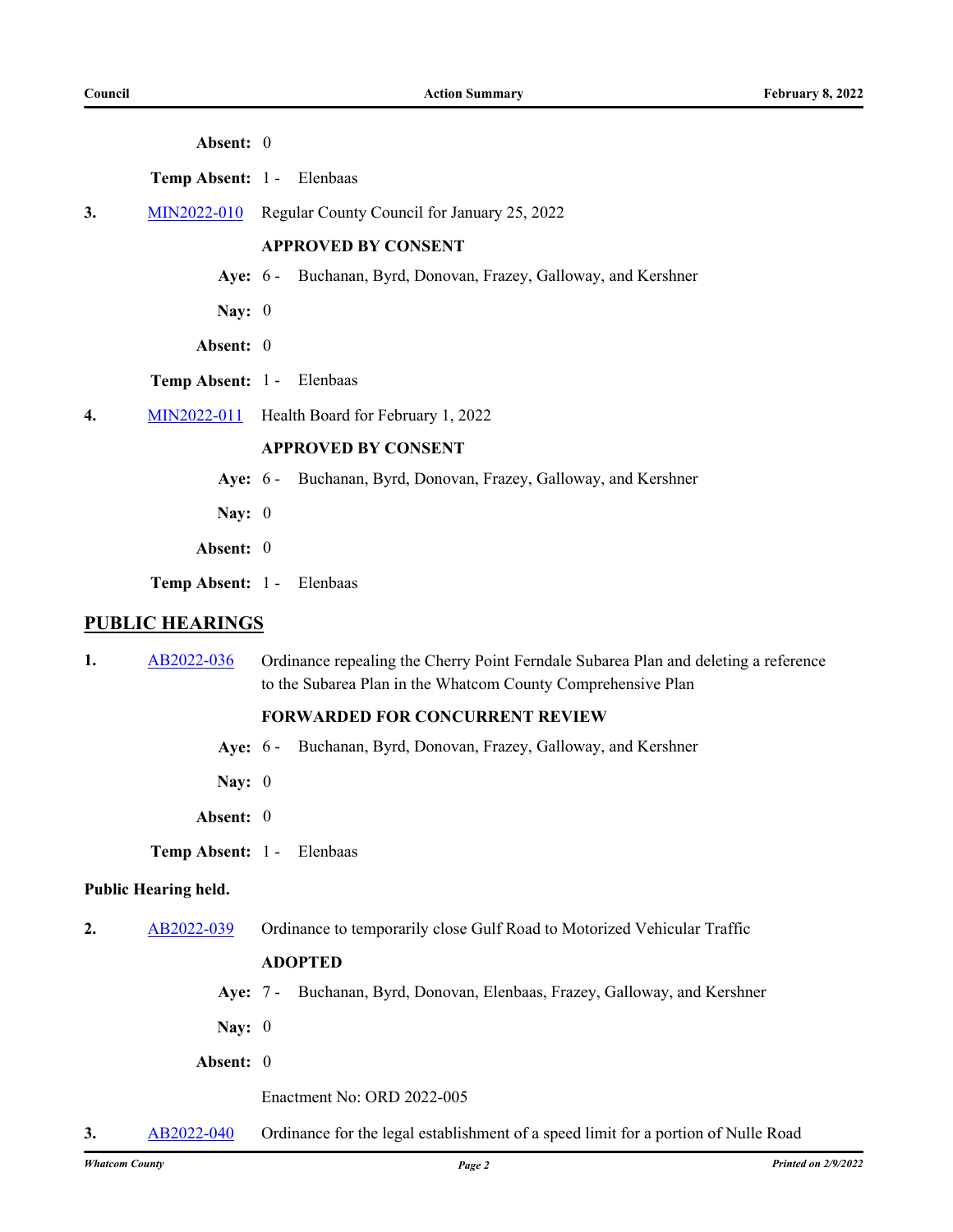## **ADOPTED**

- **Aye:** 7 Buchanan, Byrd, Donovan, Elenbaas, Frazey, Galloway, and Kershner
- **Nay:** 0
- **Absent:** 0

Enactment No: ORD 2022-006

**4.** [AB2022-041](http://whatcom.legistar.com/gateway.aspx?m=l&id=/matter.aspx?key=15952) Ordinance to install a stop sign on Northwest Drive

## **ADOPTED**

**Aye:** 7 - Buchanan, Byrd, Donovan, Elenbaas, Frazey, Galloway, and Kershner

**Nay:** 0

**Absent:** 0

Enactment No: ORD 2022-007

**5.** [AB2022-042](http://whatcom.legistar.com/gateway.aspx?m=l&id=/matter.aspx?key=15953) Ordinance regarding the legal establishment of existing yield signs on county roads

#### **ADOPTED**

- **Aye:** 7 Buchanan, Byrd, Donovan, Elenbaas, Frazey, Galloway, and Kershner
- **Nay:** 0
- **Absent:** 0

Enactment No: ORD 2022-008

## **OPEN SESSION (20 MINUTES)**

## **CONSENT AGENDA**

## **(From Council Finance and Administrative Services Committee)**

**1.** [AB2022-065](http://whatcom.legistar.com/gateway.aspx?m=l&id=/matter.aspx?key=15978) Request authorization for the County Executive to enter into an interlocal agreement between Whatcom County and U.S. Department of Justice, for Organized Crime Drug Enforcement Task Force (OCDETF), in the amount of \$2,500.00

## **AUTHORIZED BY CONSENT**

- **Aye:** 7 Buchanan, Byrd, Donovan, Elenbaas, Frazey, Galloway, and Kershner
- **Nay:** 0

**Absent:** 0

**2.** [AB2022-075](http://whatcom.legistar.com/gateway.aspx?m=l&id=/matter.aspx?key=15990) Request authorization for the County Executive to enter into an interlocal agreement between Whatcom County and City of Bellingham to provide winter shelters during severe weather emergencies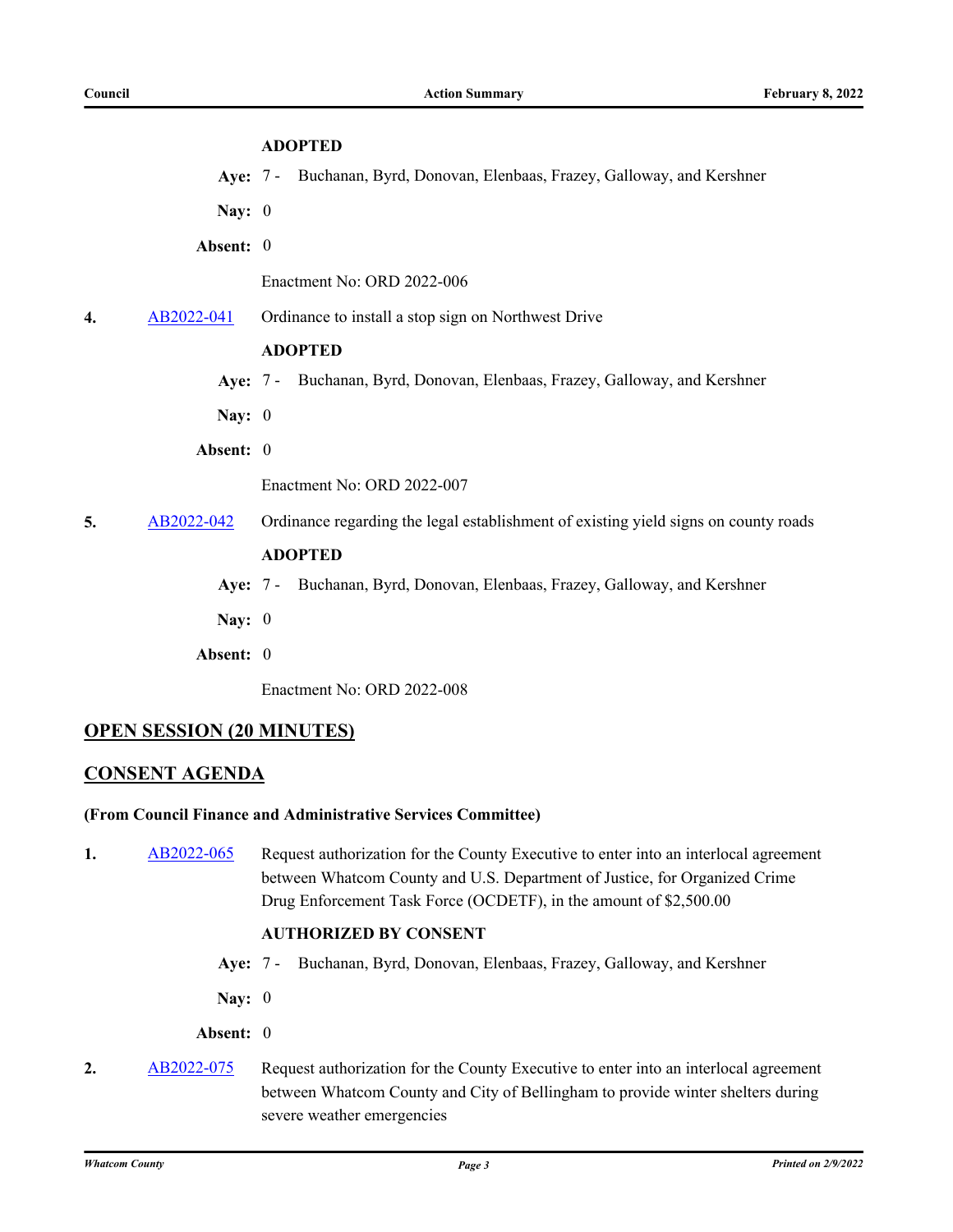#### **AUTHORIZED BY CONSENT**

**Aye:** 7 - Buchanan, Byrd, Donovan, Elenbaas, Frazey, Galloway, and Kershner

**Nay:** 0

**Absent:** 0

**3.** [AB2022-076](http://whatcom.legistar.com/gateway.aspx?m=l&id=/matter.aspx?key=15991) Resolution amending the 2022 CEDS project list to include an additional Port of Bellingham project and revise the name of a Whatcom County project already listed

Enactment No: RES 2022-006

See action on this item below.

**4.** [AB2022-078](http://whatcom.legistar.com/gateway.aspx?m=l&id=/matter.aspx?key=15993) Request authorization for a Letter of Understanding between Whatcom County and The International Organization of Masters, Mates and Pilots (MMP) and the Inlandboatmen's Union of the Pacific (IBU) to amend the current Collective Bargaining Agreement for the period of January 1, 2020 - December 31,2022

### **AUTHORIZED BY CONSENT**

- **Aye:** 7 Buchanan, Byrd, Donovan, Elenbaas, Frazey, Galloway, and Kershner
- **Nay:** 0
- **Absent:** 0
- **5.** [AB2022-091](http://whatcom.legistar.com/gateway.aspx?m=l&id=/matter.aspx?key=16007) Request authorization for the County Executive to enter into a contract between Whatcom County and Washington State Health Care Authority to provide funding to accomplish activities under the Law Enforcement Assisted Diversion (LEAD) program during the grant period 10/01/21 - 06/30/23 in the amount of \$1,175,834.00

#### **AUTHORIZED BY CONSENT**

**Aye:** 7 - Buchanan, Byrd, Donovan, Elenbaas, Frazey, Galloway, and Kershner

**Nay:** 0

#### **Absent:** 0

**6.** [AB2022-092](http://whatcom.legistar.com/gateway.aspx?m=l&id=/matter.aspx?key=16008) Request authorization for the County Executive to enter into a contract between Whatcom County and Sea Mar Community Health Centers to furnish goods and services necessary to accomplish activities under the Law Enforcement Assisted Diversion (LEAD) program during the contract term  $10/1/21 - 03/31/22$  and not to exceed the amount of \$371,583.00

## **AUTHORIZED BY CONSENT**

- **Aye:** 7 Buchanan, Byrd, Donovan, Elenbaas, Frazey, Galloway, and Kershner
- **Nay:** 0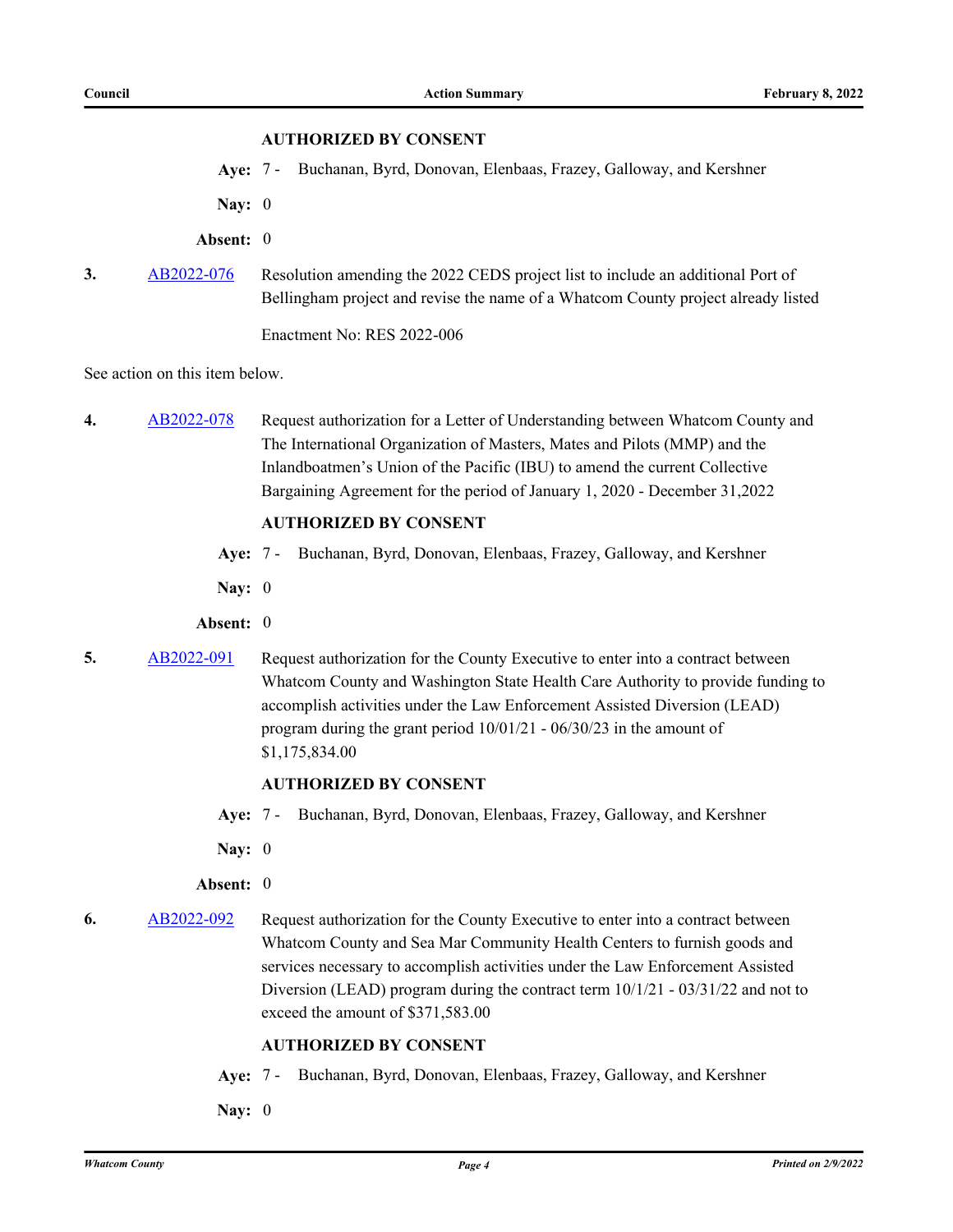#### **Absent:** 0

**7.** [AB2022-093](http://whatcom.legistar.com/gateway.aspx?m=l&id=/matter.aspx?key=16009) Request authorization for the County Executive to enter into a contract between Whatcom County and Gallagher Benefit Services, Inc. to provide a compensation study for unrepresented employees, in an amount not to exceed \$50,000

#### **AUTHORIZED BY CONSENT**

- **Aye:** 7 Buchanan, Byrd, Donovan, Elenbaas, Frazey, Galloway, and Kershner
- **Nay:** 0
- **Absent:** 0

#### **Considered Separately (From Council Finance and Administrative Services Committee)**

**3.** [AB2022-076](http://whatcom.legistar.com/gateway.aspx?m=l&id=/matter.aspx?key=15991) Resolution amending the 2022 CEDS project list to include an additional Port of Bellingham project and revise the name of a Whatcom County project already listed

#### **APPROVED**

- **Aye:** 7 Buchanan, Byrd, Donovan, Elenbaas, Frazey, Galloway, and Kershner
- **Nay:** 0
- **Absent:** 0

Enactment No: RES 2022-006

## **OTHER ITEMS**

#### **(From Council Natural Resources Committee)**

**1.** [AB2022-071](http://whatcom.legistar.com/gateway.aspx?m=l&id=/matter.aspx?key=15985) Resolution affirming the Conservation Easement Program Oversight Committee ranking and authorizing Whatcom County Conservation Easement Program Administrator and Whatcom County Executive to proceed with the acquisition of conservation easements on the Vander Veen, Rethlefsen, Savage, and Moors applications

## **APPROVED**

- **Aye:** 7 Buchanan, Byrd, Donovan, Elenbaas, Frazey, Galloway, and Kershner
- **Nay:** 0
- **Absent:** 0

Enactment No: RES 2022-007

#### **(From Council Finance and Administrative Services Committee)**

**2.** [AB2022-072](http://whatcom.legistar.com/gateway.aspx?m=l&id=/matter.aspx?key=15986) Request authorization for the County Executive to enter into a contract between Whatcom County and Aristo Healthcare Services to provide immediate staffing at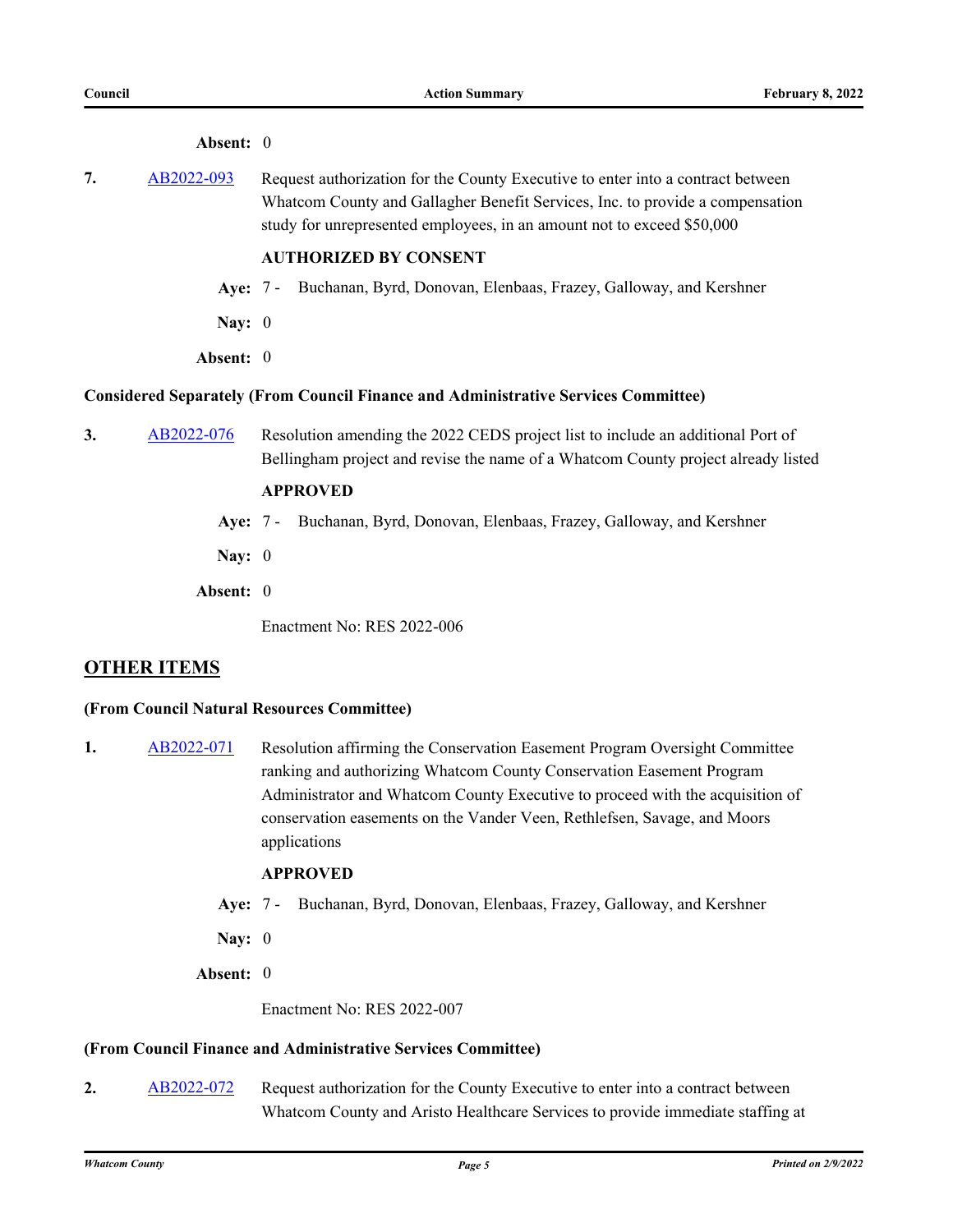COVID Isolation and Quarantine Facility overflow sites, in the amount of \$705,200

#### **AUTHORIZED**

**Aye:** 7 - Buchanan, Byrd, Donovan, Elenbaas, Frazey, Galloway, and Kershner

**Nay:** 0

**Absent:** 0

#### **(From Council Criminal Justice and Public Safety Committee)**

**3.** [AB2022-048](http://whatcom.legistar.com/gateway.aspx?m=l&id=/matter.aspx?key=15959) Ordinance authorizing Superior Court to appoint a statutory commissioner

#### **ADOPTED**

**Aye:** 7 - Buchanan, Byrd, Donovan, Elenbaas, Frazey, Galloway, and Kershner

**Nay:** 0

**Absent:** 0

Enactment No: ORD 2022-009

#### **(From Council Committee of the Whole)**

**4.** [AB2022-079](http://whatcom.legistar.com/gateway.aspx?m=l&id=/matter.aspx?key=15994) Ordinance amending Whatcom County Code 2.02.085, Council Standing Committees - Committee Action

## **ADOPTED**

- **Aye:** 4 Buchanan, Donovan, Frazey, and Galloway
- **Nay:** 3 Byrd, Elenbaas, and Kershner
- **Absent:** 0

Enactment No: ORD 2022-010

**5.** [AB2021-594](http://whatcom.legistar.com/gateway.aspx?m=l&id=/matter.aspx?key=15730) Ordinance amending Whatcom County Code Chapter 2.02 (County Council) to define absence and temporary disability

## **HELD IN COMMITTEE**

#### **(No Committee Assignment)**

**6.** [AB2021-648](http://whatcom.legistar.com/gateway.aspx?m=l&id=/matter.aspx?key=15789) Ordinance adopting amendments to WCC Title 20 (Zoning) regulating the production, processing, and retail sales of recreational marijuana in Whatcom County and repealing Ordinance No. 2021-066

#### **SUBSTITUTE ADOPTED**

**Aye:** 7 - Buchanan, Byrd, Donovan, Elenbaas, Frazey, Galloway, and Kershner

**Nay:** 0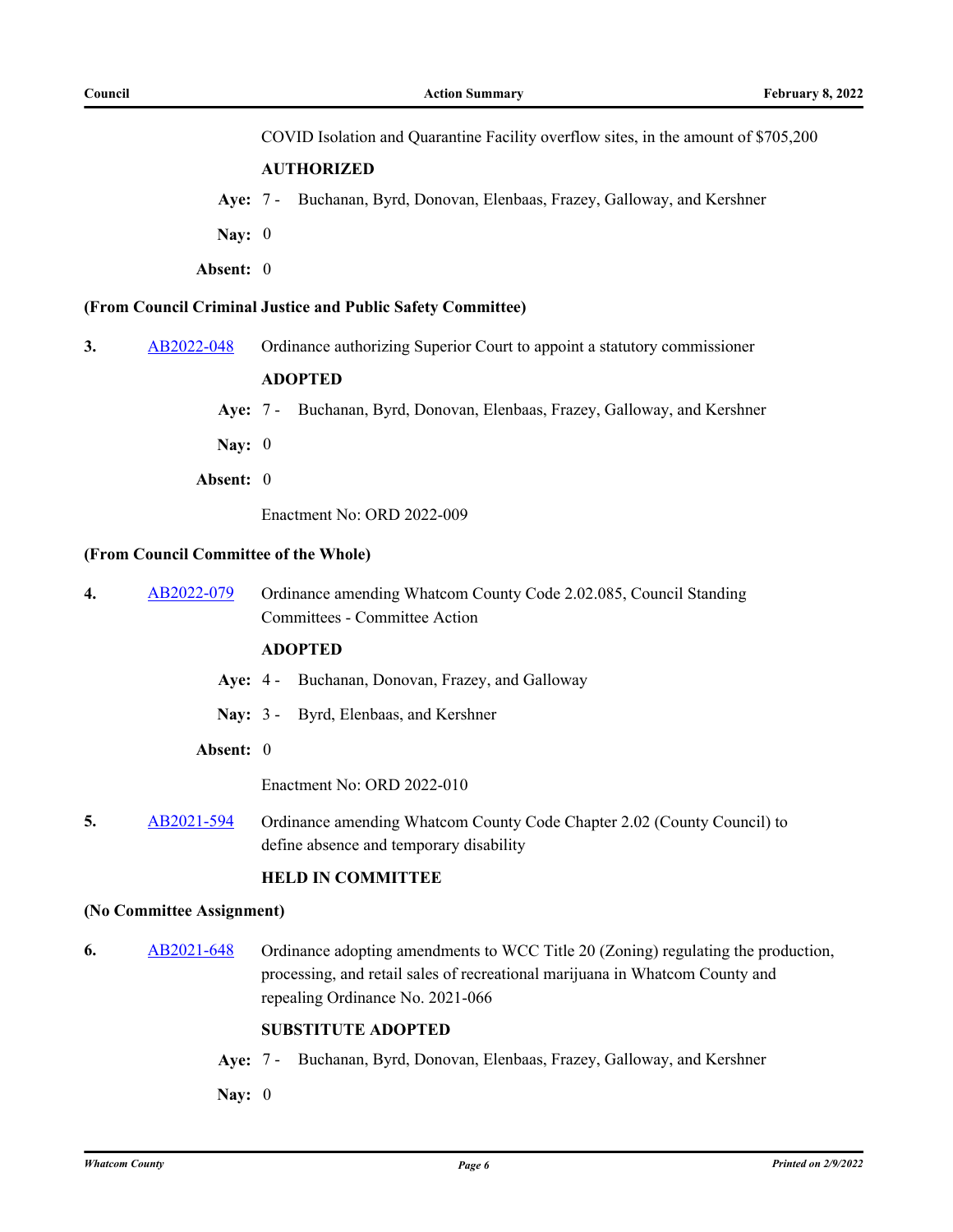#### **Absent:** 0

Enactment No: ORD 2022-011

**7.** [AB2022-080](http://whatcom.legistar.com/gateway.aspx?m=l&id=/matter.aspx?key=15995) Resolution supporting state legislative action resetting the deadline for participation in the voluntary stewardship program and supporting the consideration of an ordinance consistent with RCW 36.70A.710(b)(i-iii) in the event such legislation is passed

## **APPROVED**

- **Aye:** 6 Buchanan, Byrd, Donovan, Frazey, Galloway, and Kershner
- **Nay:** 0
- **Absent:** 0
- **Recused:** 1 Elenbaas

Enactment No: RES 2022-008

## **COUNCIL APPOINTMENTS TO BOARDS, COMMISSIONS, AND COMMITTEES**

**1.** [AB2022-095](http://whatcom.legistar.com/gateway.aspx?m=l&id=/matter.aspx?key=16012) Appointment to fill a vacancy on the Flood Control Zone District Advisory Committee, Geographic Area Representative position - alternates: Theresa Sygitowicz, Daniel Dahlquist, Joni Hensley, Keith Hoekema, Loren Hoekema (Council acting as the Flood Control Zone District Board of Supervisors)

## **APPOINTED**

**Appointed Loren Hoekema 7-0**

## **EXECUTIVE APPOINTMENTS TO BOARDS, COMMISSIONS, AND COMMITTEES**

1. [AB2022-094](http://whatcom.legistar.com/gateway.aspx?m=l&id=/matter.aspx?key=16010) Request confirmation of Executive Sidhu's reappointment of Kara Allen to the North Sound Behavioral Health Administrative Services Organization's board

## **CONFIRMED**

**Aye:** 7 - Buchanan, Byrd, Donovan, Elenbaas, Frazey, Galloway, and Kershner

**Nay:** 0

**Absent:** 0

## **ITEMS ADDED BY REVISION**

**1.** [AB2022-108](http://whatcom.legistar.com/gateway.aspx?m=l&id=/matter.aspx?key=16024) Appointment to fill a vacancy on the Forestry Advisory Committee, Forest Product Manufacturer position - Applicant(s): Aubrey Stargell

#### **APPOINTED**

**Aye:** 7 - Buchanan, Byrd, Donovan, Elenbaas, Frazey, Galloway, and Kershner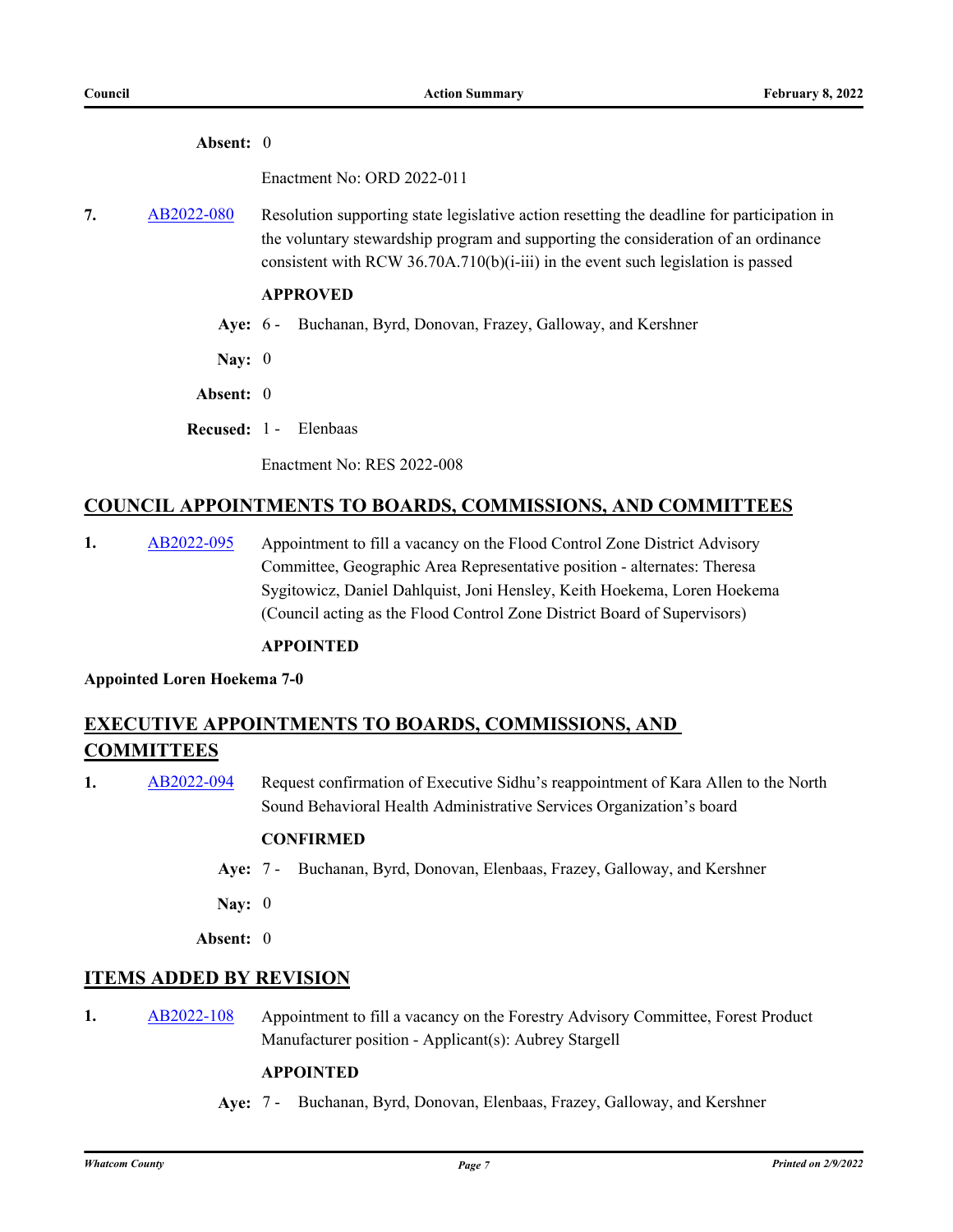**Nay:** 0

**Absent:** 0

2. [AB2021-606](http://whatcom.legistar.com/gateway.aspx?m=l&id=/matter.aspx?key=15743) Ordinance adopting amendments to the Whatcom County Code Title 20, Zoning, to provide additional affordable housing options, including allowing and regulating tiny homes and allowing duplexes in planned unit developments

## **INTRODUCED FOR PUBLIC HEARING**

- **Aye:** 7 Buchanan, Byrd, Donovan, Elenbaas, Frazey, Galloway, and Kershner
- **Nay:** 0
- **Absent:** 0

## **INTRODUCTION ITEMS**

**1.** [AB2021-420](http://whatcom.legistar.com/gateway.aspx?m=l&id=/matter.aspx?key=15537) Ordinance amending the Whatcom County Comprehensive Plan Map and zoning code for the Nooksack Falls Exclave within the Mount Baker-Snoqualmie National Forest

## **INTRODUCED**

- **Aye:** 7 Buchanan, Byrd, Donovan, Elenbaas, Frazey, Galloway, and Kershner
- **Nay:** 0

#### **Absent:** 0

**2.** [AB2022-083](http://whatcom.legistar.com/gateway.aspx?m=l&id=/matter.aspx?key=15998) Ordinance amending Ordinance No. 2021-064 (Review of Response to COVID-19 Pandemic) to change project timeline

### **INTRODUCED**

- **Aye:** 7 Buchanan, Byrd, Donovan, Elenbaas, Frazey, Galloway, and Kershner
- **Nay:** 0
- **Absent:** 0
- **3.** [AB2022-086](http://whatcom.legistar.com/gateway.aspx?m=l&id=/matter.aspx?key=16001) Ordinance amending the 2022 Whatcom County Budget, request no. 5, in the amount of \$7,750,231

#### **INTRODUCED**

- **Aye:** 7 Buchanan, Byrd, Donovan, Elenbaas, Frazey, Galloway, and Kershner
- **Nay:** 0

**Absent:** 0

**4.** [AB2022-088](http://whatcom.legistar.com/gateway.aspx?m=l&id=/matter.aspx?key=16003) Ordinance closing the State Street Building Acquistion and Improvement Fund 348 **INTRODUCED**